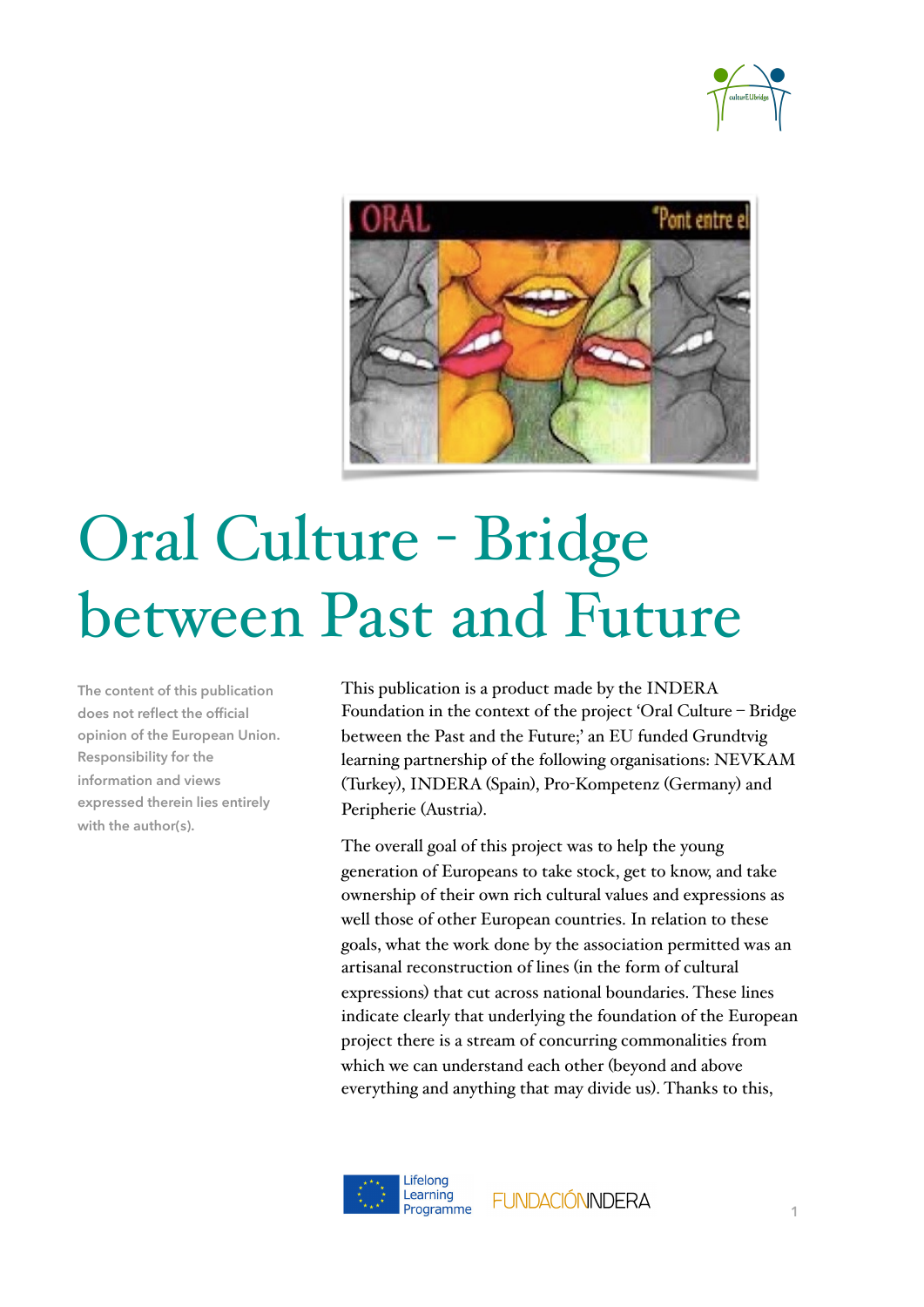

this association aimed at making explicit the commonalities (metaphorically described as building bridges) between our cultures (Turkey, Spain, Germany and Austria) in the knowing that this cannot but rendering a stronger Europe that learns from each other develops understanding and never forgets its own past.

The work carried out in the context of the implementation of the project raised many questions regarding the phenomenon of oral culture. In this publication, we attempt to reflect upon it concentrating in two of its main expressions, namely proverbs and everyday sayings.

### A few introductory notes on the Phenomenon of Oral **Culture**

If we look at the world we live in from the point of view of humanity as a whole, culture is an element that creates separation between human beings. Operating also on the basis of a criteria of exclusiveness, like religion and nationality do, culture is yet another key pillar of the world we live in. Based upon ad-hoc (created) criteria of ascription to something that a part of humanity has in common, culture creates invisible edges that separate human beings. By doing so, culture also creates human segments that are seemingly homogeneous artificial isles of 'homogeneity' structured around shared identitarian traits.

The expressions of culture may talk to the specific features of one 'cultural collective' (e.g., the French culture, the 'Catalan' culture, etc.). This, however, does not have to be the case for every cultural expression. Although the Mona Lisa painted by Leonardo Da Vinci could be said also to be a product of Italian culture during the Renaissance period, it is also true that it



**Eduardo Feldman Sapir**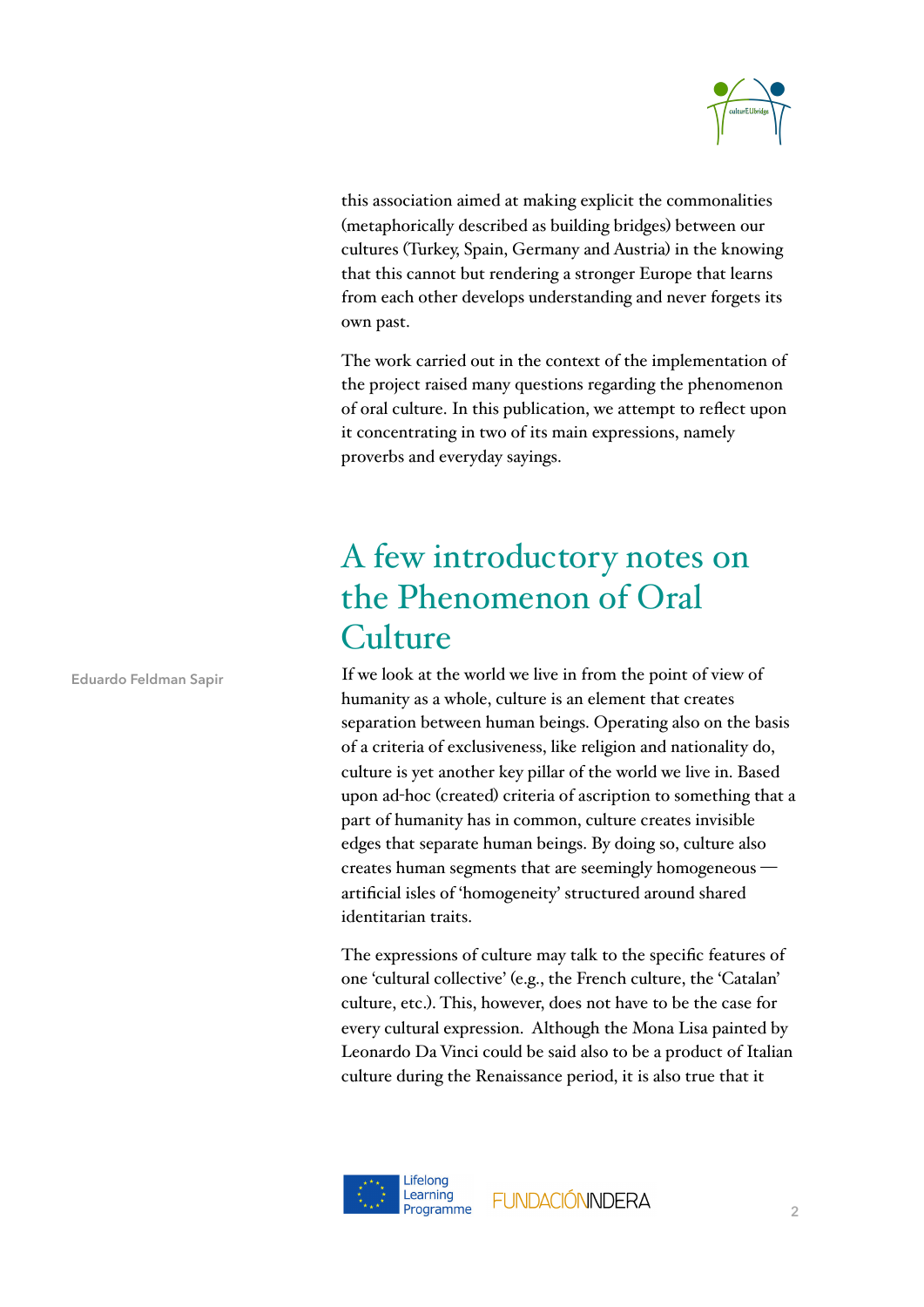

transcends time and space when it captures so magnificently the inner-beauty of women.

Oral culture, in particular, is a form of culture that was historically transmitted by word of mouth or through oral transmission in the context of specific communities that share the use of one language as a means of communication and expression. Even if the correlation is not perfect, and if the phenomenon of oral culture precedes the creation of the modern nation-states, nowadays these language communities tend to overlap with other communities also founded upon the principle of exclusiveness (e.g., nationality). In such a context, oral culture expressions are seen as natural reinforcers of what make a collective distinct. Oral culture is part of the set of elements that structure life in the name of 'tradition' and that also helps to make sense of the present. Through tradition, it brings the past into the present.

We look at oral culture with a distinctly benign eye. This is so for two main reasons. First, it is a reservoir of identity and of wisdom that holds and confirms us somehow. Second, the oral culture expressions we use today have survived the test of time. So, it is reasoned that if they have made it so far and are still around, there must be a reason to it. If on top of this, we find similar expressions across 'cultures' we know that the expression survived both the test of time in more than one culture. In such cases, there is an extra reason to confirm both its validity and value.

Oral culture expressions cover almost every aspect of life in some depth albeit not equally so across the board. In this regard, they remind us that our wisdom on life and our understanding of it, is uneven across its different aspects. They are the reflection of specific human lived experiences and specific human learning on specific matters within a given vital realm. As it is always the case, the quality of the learning, the amount of wisdom and truth in them (something is true if it is equally true for everyone) contained therein varies a great deal. This is important, since we 'consume' specific oral culture

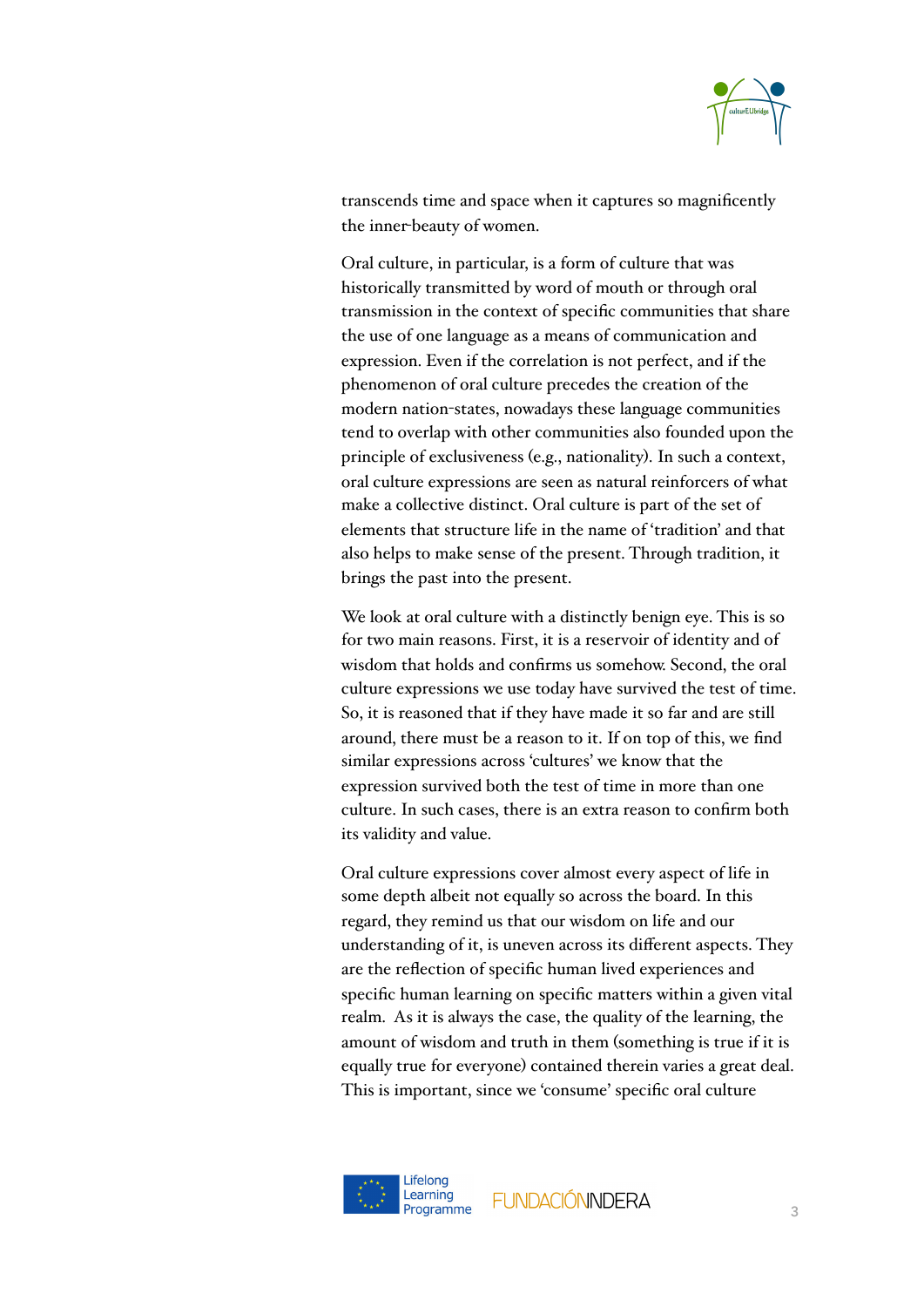

expressions only when we feel that the truth they convey is aligned with the 'consumer's' way of looking at the world and its own way of living. Often times, we can find oral culture expressions to say something and then others that say the exact opposite. This means that any consumer of these expressions has to choose out of the available stock of expressions. The one the consumer chooses has to make deep sense to him/her. Otherwise, it is difficult to foresee that anyone would resort to something that doesn't carry value for him/her. So, we choose according to where we are at in our own development as beings. This taints our understanding of what is of value and what is not. While for some, a piece may be revelatory and helpful, for another it may not be necessarily so.

Oral culture permeates our expression. Yet, the particular expressions we use are not just anyone. Since they are expressions whose wisdom has to be in sync with our wisdom, through the study of the use of oral cultural expressions we can learn about people's livingness and how they use language to socially help to construct the present and the future.

### Re-assessing Proverbs and Everyday Sayings: A Short Balancing Exercise

Proverbs and everyday sayings are usually treasured because of the wisdom they contain and the learnings we may derive from them. However, when we look at them from a bigger perspective, the picture that emerges is a more balanced one; a picture that includes also some more negative elements.

Proverbs and everyday sayings are a reminder of the idiosyncratic and separative character of our cultures. Yet, the fact that we can find the same or equivalent proverbs across languages is also a clear proof of the universality of human beings.



**Eduardo Feldman Sapir**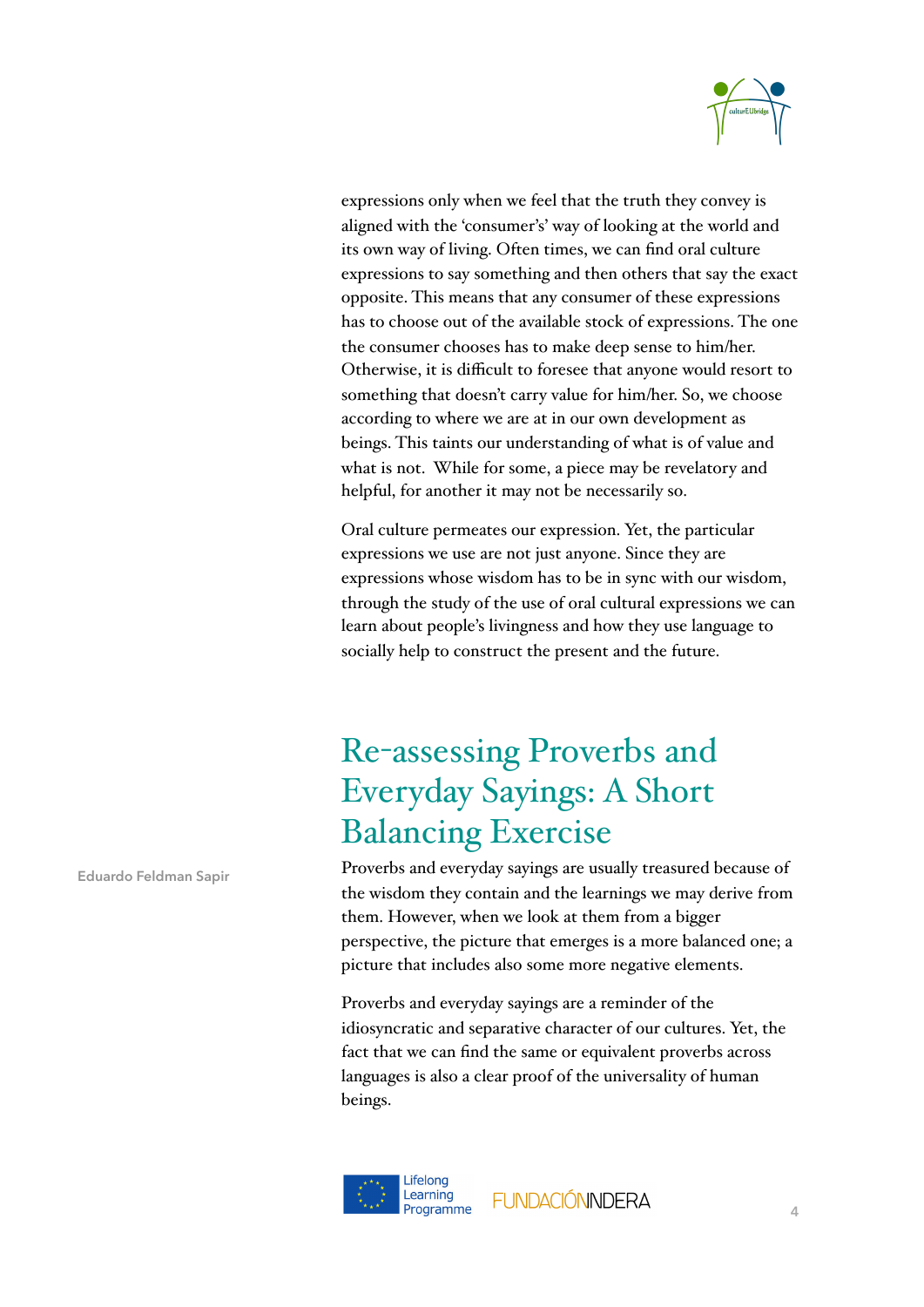

Proverbs and everyday day sayings capture a PART of the social dynamics our life is immersed in and bring light into both positive and negative aspects of social life. They are also relevant to our daily living since they are part of the mainstream social coordinates we align to. As such, they facilitate our walking through life. Yet, on the negative side, proverbs helps us to normalise (that is, to accept as normal) some dynamics and social coordinates of how things work that are not necessarily right.

Proverbs and everyday sayings are reminders that there some things that do not change through time. This could be read in two ways: on the one hand, the fact that we are still using proverbs coined many years ago to describe some dynamics that were and still are true show that we are not evolving as a human race. On the other one, they capture things in a 'true way.' Since they reflect 'true,' we may conclude that they will be always valid. Yet, in relationship with proverbs, everyday sayings and truth, it is important to state clearly that while they may point to accepted truths, not all that is true has its own proverb. Proverbs, therefore, are only partial reflections of what we accept as true. Thus, as we may accept them as good reflectors, we also have to be reminded that there are entire social dynamics that has existed and continue to exist that are not captured by proverbs.

It is good to remember that not all the proverbs and everyday sayings that were coined and used to capture extremely relevant aspects of life in the past are used in the present. One key reason for this, is that some were wiped out from this world by force (e.g., those linked to witchcraft and many others that were brutally eliminated by the Inquisition led by the Catholic Church). This shows us two important things: first, oral culture expressions are subject to the vicissitudes of history; second, that not all that was considered truth at the popular level (and that may well have had their own proverbs ad everyday sayings) and was brutally challenged as reflectors of truth is what today we consider true. History is a cemetery of wisdom. How much real wisdom got lost? What kind of



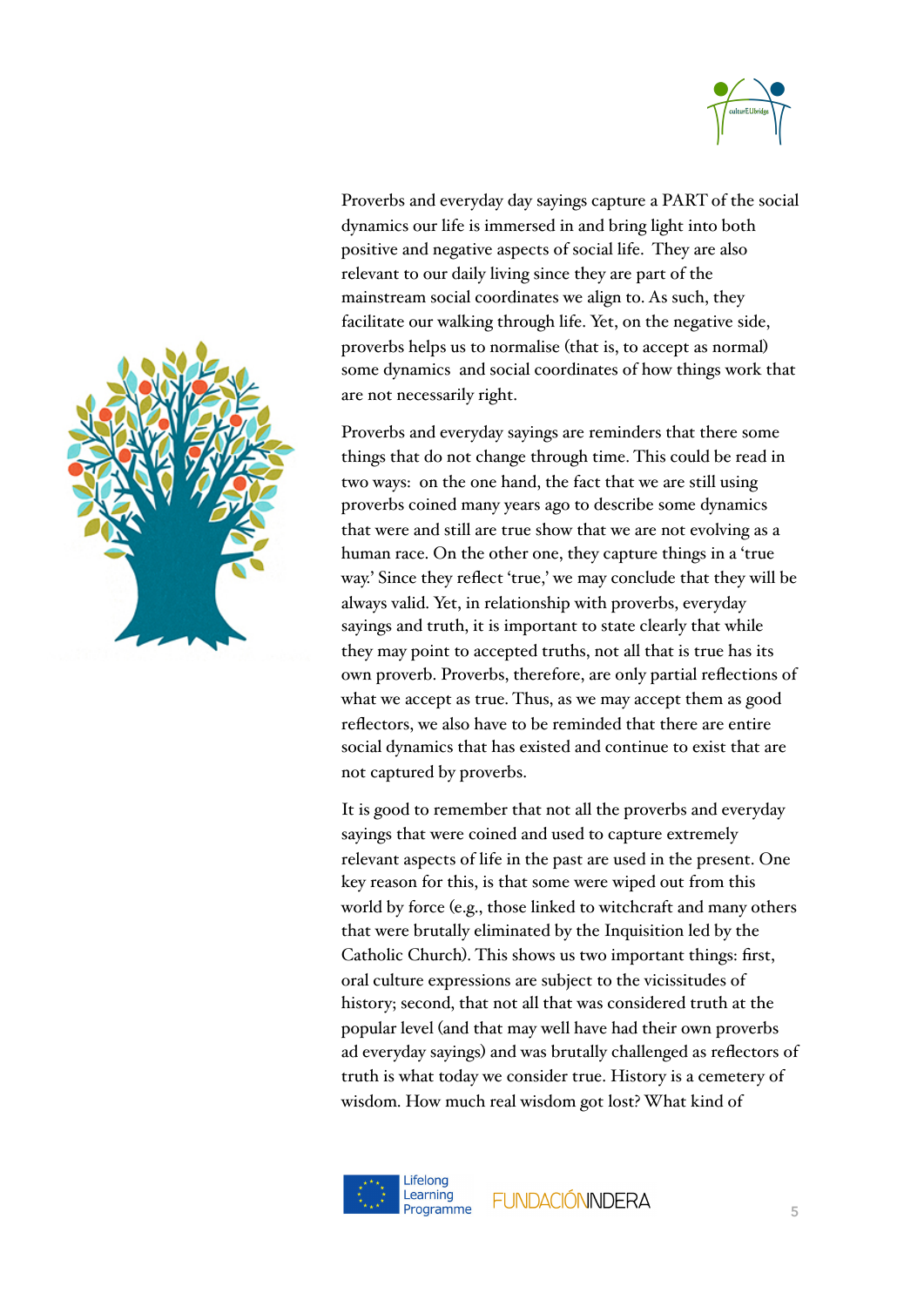

wisdom got lost? Is the new 'hegemonic' wisdom necessarily better than the 'old' one that was wiped out by force? One could say that wisdom is wisdom so, it does not matter when was coined and under what circumstances. But, is this really so? What about the communities that were able to construct the complex of Göbekli Tepe in Turkey some 14000 years ago or the Pyramids in Egypt? Can we say that, hypothetically, the level of wisdom of these people was superior to ours? Where are the pieces of wisdom coming from those that were involved in the construction of both sites? What if the proverbs and everyday sayings that there are currently available are only those that were able to survive the avatars of history?

The proverbs and everyday sayings that are available to us do not enlighten us regarding of the way forward. They are great navigation tools for those that act within the limits of social life as we know it.

### Gender Stereotypes in Oral **Culture**

"*A written account can be open to multiple interpretations, distortions, and transformations, depending on the time and situation, economic imperatives, or the whims of political or religious leaders. Oraly transmitted traditions, in contrast, must be rigorously and accurately passed on in order to survive in al their subtlety, and in the smalest of details*.["1](#page-5-0)

<span id="page-5-1"></span>Oral culture is transmitted by word of mouth, through oral transmission. Generally speaking, oral traditions have been far more faithfully passed on through time than the written word as it was not only a word that was transmitted, but a way of living. Nothing could be preached or dogmatized because it was passed on through what was truly lived. It was an

<span id="page-5-0"></span>[<sup>1</sup>](#page-5-1)[http://www.historyofinformation.com/narrative/oral-to-written-cultur e.php](http://www.historyofinformation.com/narrative/oral-to-written-cultur%20e.php) 30.04.2015





**Rachel Andras**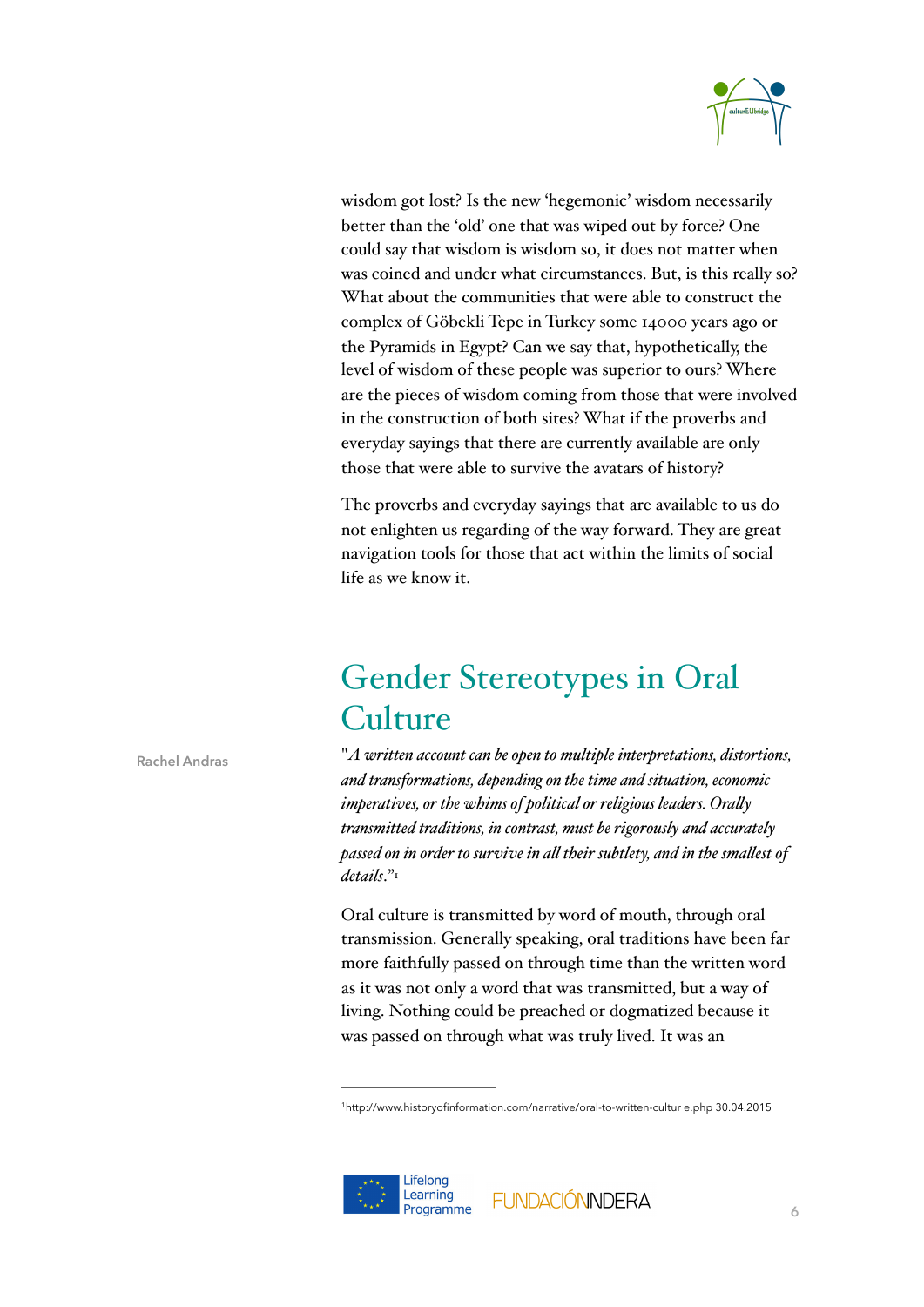

understanding of how people lived and therefore captured a way of living, not a definition.

We live in societies that have certain ideals and belief systems around masculine and feminine identities. Every man and every woman lives multiple roles on a daily basis conforming to the expectations society places upon them. These roles, which are culturally constructed, provide us with symbols and ideas out of which we construct a sense of what is real. This is what we then live in the manifestation of those roles as daughters and sons, mothers and fathers, wives and husbands, professionals, young and older women and men, etc. If through oral culture we share a way of living, it is not hard to see that its main expressions (proverbs, aphorisms, anecdotes and everyday sayings) play crucial roles in the transmissions of patterns, behaviors and images of what is desirable that support such a way of living. Although oral culture may be a truthful sharing of a way of living, by no means, truth (as defined in the introductory comments) has to be part of a way of living though. This fact is clearly reflected by the amount of stereotypes that are present in the oral culture expressions that reflect ways of living that are reduced versions of what we may call true ones. Thanks to this, stereotypes ended up being part of the social coordinates of the world we live in that we internalize and accept as part of reality.

What are stereotypes? They are types of schemes used for orientation in the social environment to represent the opinions among members of a certain group defined by gender, ethnic origins, nationality, religious believes, etc. about another group of people with different social features. As elaborated by [Malgorzata Wolska](http://krytyka.org/author/malgorzata-wolska/%22%20%5Co%20%22Malgorzata%20Wolska) "people organize their knowledge about the world around them by sorting and simplifying received information.<sup>2["](#page-6-0)</sup> We learn to categorize the world by stereotypes during our upbringing through the observation of certain patterns and behaviors and starting to embody them and

<span id="page-6-1"></span><span id="page-6-0"></span><sup>[2](#page-6-1)</sup> (http://krytyka.org/gender-stereotypes-in-mass-media-case-study-analysis-of-the-genderstereotyping-phenomenon-in-tv-commercials/)





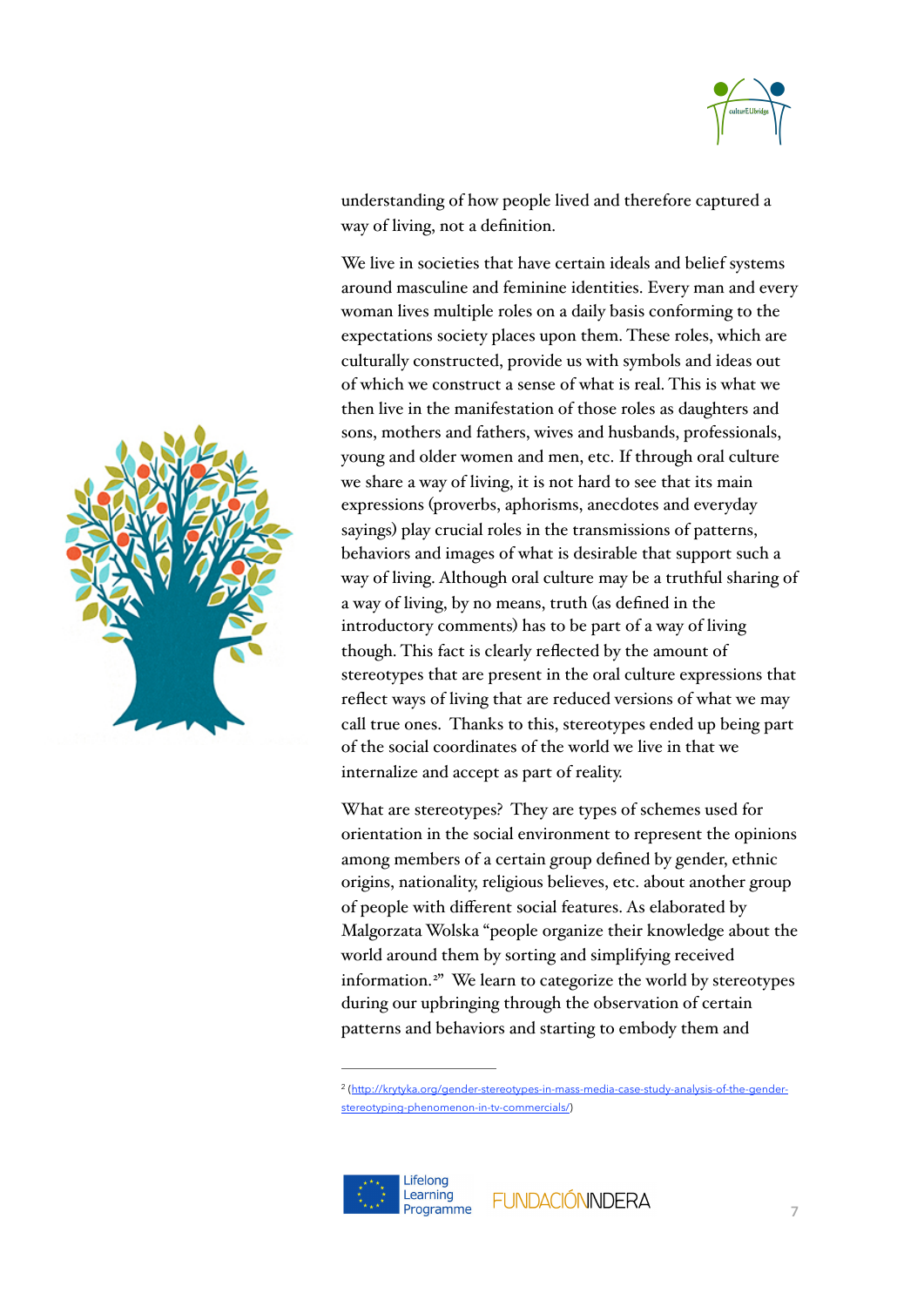

specifically through the normalization of those patterns and behaviors where, without any reflection or questioning they are adapted and lived. This categorization impedes that we truly connect to each individual member of society as there is a general information pool that is relied on and applied to members of a certain group. Reducing different groups of people to stereotypes pretends that one understands and is able to predict behavior and therefore is in control of social relations. You don't have to connect to each individual and understand who they are and how they are likely to act as this is all contained in the stereotype. "Because of many simplifications and generalizations that they produce, stereotypes present incomplete, subjective and sometimes false images of reality. They are often based on tradition and are resistant to change. Although they can both have positive and [n](#page-7-0)egative undertone, the latter is much more common<sup>3</sup>".

<span id="page-7-2"></span>Gender is perhaps the most stereotypical issue reflected in the oral culture tradition. If we look at female-related proverbs they describe a negatively tainted perception of women through various languages and cultures. Language mirrors a social reality and women have been perceived through the ages with mostly negative values. In contemporary use, for example, the words crone, witch and virgin are all negative description of women that transmit that they are evil, threatening or sexually inexperienced. But the meanings were not always the same. "The crone was the old woman whose life experience gave her insight, wisdom and respect and the power to enrich people's lives. The witch was the wise-woman healer, the knower of herbs, the midwife, and the link joining body, soul and temporal life. The virgin was a woman who was unattached, unclaimed and unowned by any man and therefore independent and autonomous.["4](#page-7-1)

<span id="page-7-1"></span>[<sup>4</sup>](#page-7-3) Johnston (1997:39)





<span id="page-7-3"></span><span id="page-7-0"></span> <sup>(</sup>https://www.msu.edu/course/psy/442/stereotypes.ppt/sld003.htm) 30.04.2015 and [3](#page-7-2) [http://krytyka.org/gender-stereotypes-in-mass-media-case-study-analysis-of-the-gender](http://krytyka.org/gender-stereotypes-in-mass-media-case-study-analysis-of-the-gender-st)[stereotyping-phenomenon-in-tv-commercials/](http://krytyka.org/gender-stereotypes-in-mass-media-case-study-analysis-of-the-gender-st) 30.04.2015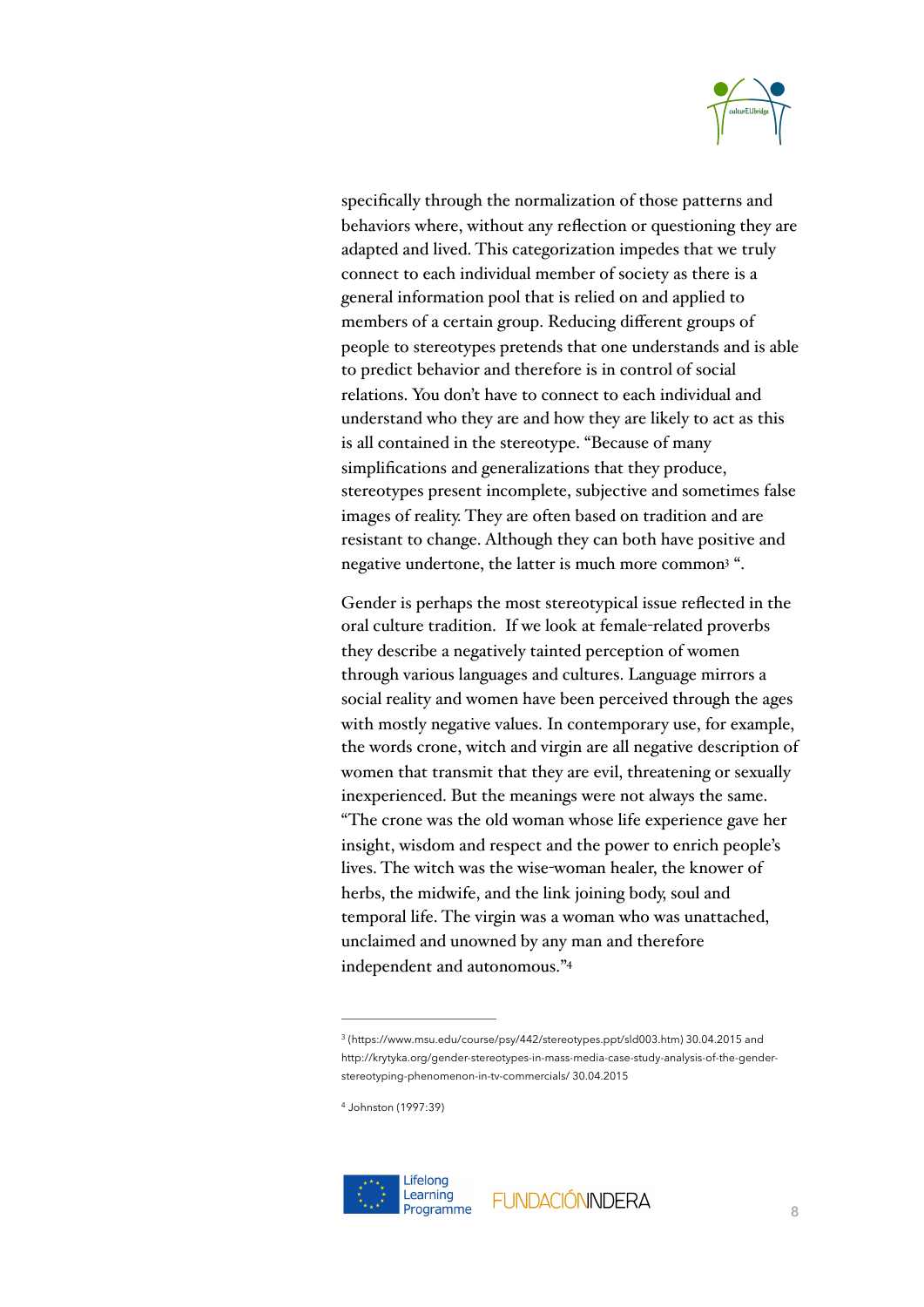

This shows that, over time, female identity became a very limited version or vision of what it used to be. In line with this, today, known versions of feminine identity recognize her only in the socially assigned roles of being a mother, wife, daughter, etc. that is, in a mere functional and instrumentalized way. Women are hardly honored for themselves as women in their female power and for what they bring to society. Women are always seen in their roles and their social value is attached to those roles as perfectly described in the following proverb: "Single women are gold, married women are silver, widows are copper and old women are tinplate.["5](#page-8-0)

<span id="page-8-3"></span><span id="page-8-2"></span>What stands out about women proverbs is the "fact that the majority of them may be easily understood cross-culturally, even though they originate from all sorts of 'foreign' cultures and are characterized by huge cultural differences.["](#page-8-1)<sup>[6](#page-8-1)</sup> This means they reflect some common characteristics, needs and experiences related to living in male or female bodies and the social roles assigned to them and the way of how they relate to each other. This can be attributed to how life is distributed generally based on the division of labor in many countries. The question to ask here is going deeper in terms of how could any organization of social life bring this absolutely unequal, though universally common treatment of both sexes, where women are degraded, dishonored, robbed of their basic human rights and reduced to their physical reproductive functioning and men are attributed a supposed freedom and power over others that totally disconnects them from who they truly are.

Looking at it from this perspective it seems more that both sexes have lost their equal place in a society where power and privileges over others have become the norm and men and women are aspiring this way of life battling for their appropriate place instead of arresting those ill patterns.

<span id="page-8-1"></span>Kochman-Haładyj, B. (2012:266) [6](#page-8-3)





#### **References**

Allan G. Johnson (1997) THE GENDER KNOT – UNRAVELLING OUR PATRIARCHAL LEGACY

Kochman-Haładyj, B. (2012) '(Negative) perception of women in proverbs across cultures of the changing world' file:///C:/Users/ user/AppData/Local/Temp/ Kochman\_Haladyj.pdf

Malgorzata Wolska (2011) GENDER STEREOTYPES IN MASS MEDIA. CASE STUDY: ANALYSIS OF THE GENDER STEREOTYPING PHENOMENON IN TV COMMERCIALS: http:// krytyka.org/gender-stereotypes-in-massmedia-case-study-analysis-of-the-genderstereotyping-phenomenon-in-tv-commercials/

https://www.msu.edu/course/psy/442/ stereotypes.ppt/sld003.htm

http://www.historyofinformation.com/ narrative/oral-to-written-cultur e.php

<span id="page-8-0"></span>[<sup>5</sup>](#page-8-2) Cecilia Bohl De Faber:<http://socialphrases.com/quote.php?q=12557> 15.03.2015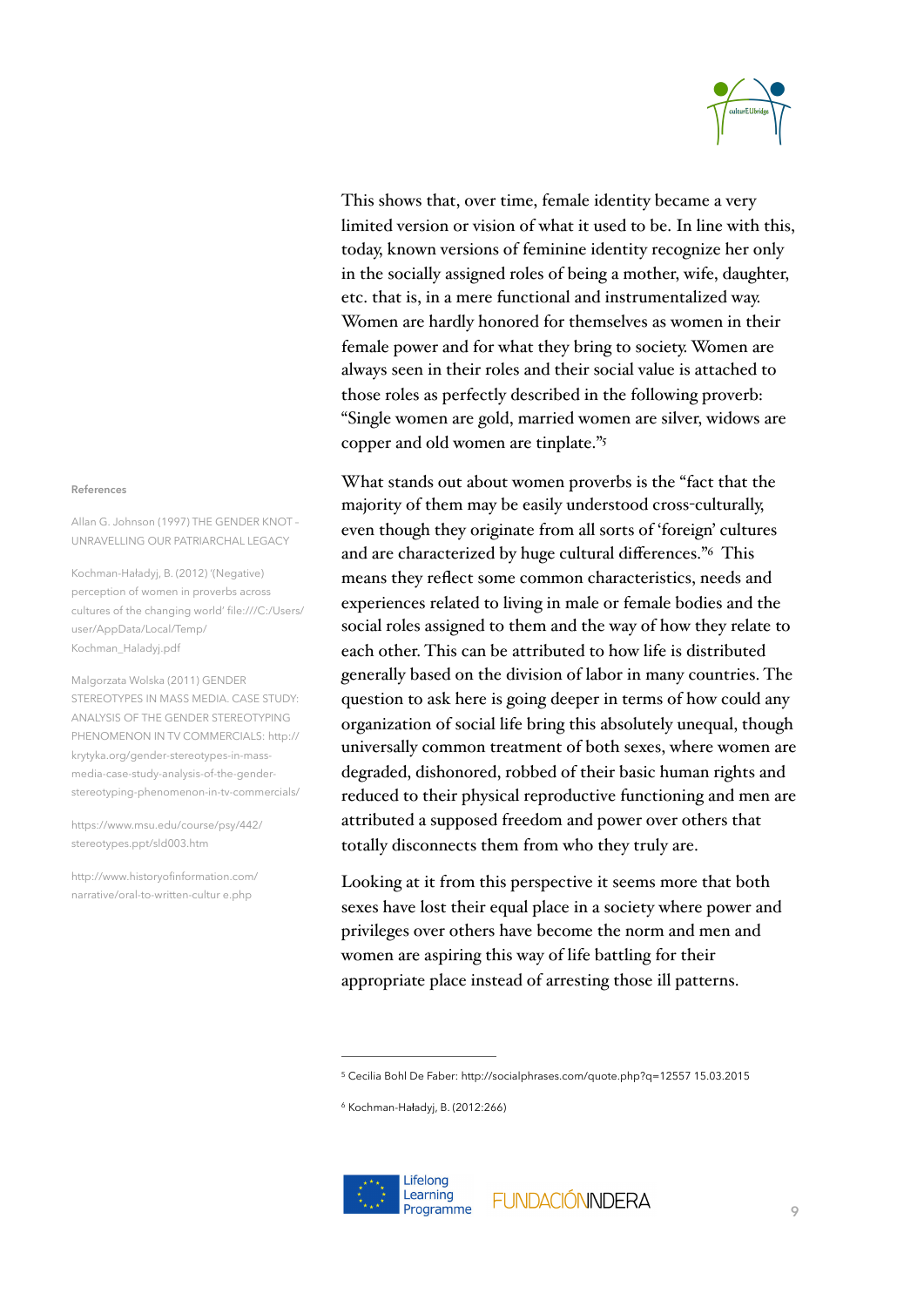

<span id="page-9-1"></span>"What is required from people in all societies is learning to let others be themselves without labels, assumptions or categories" and letting go of identities that force us into roles as wives/ [7](#page-9-0) husbands, mothers/fathers, etc as an all consuming occupation instead of understanding them as one aspects of our relationship with others.

We are not defined by what we do, but by who we are, and in our beingness we are all equal.

*Instead of getting hard ourselves and trying to compete, women should try and give their best qualities to men — bring them sofness, teach them how to cry. ~Joan Baez, "Sexism Seen but not Heard," Los Angeles Times, 1974*

## Age and Oral culture – 'More than a thousand years will pass and many more….'

As is well established, oral culture aims to pass on knowledge and experiences from generation to generation and has proved to be an effective means of communication of certain content, hardly touched by power, money or the Academy. In this way, oral culture manages to preserve values and traditions, which, were they to come through other channels, would not have resisted the passage of time.

However, we shouldn't deny the paradox at the centre of its essence. In this huge cauldron of knowledge rooted in people's daily experiences, cultural and existential ideas persist that go against progress, equality and universal justice. And this is exactly what is happening with stereotypes and the subsequent gender identities they sustain. To paraphrase a famous 'bolero',

<span id="page-9-0"></span>Kochman-Haładyj, B. (2012:276) [7](#page-9-1)



**Elena Vera Gimeo**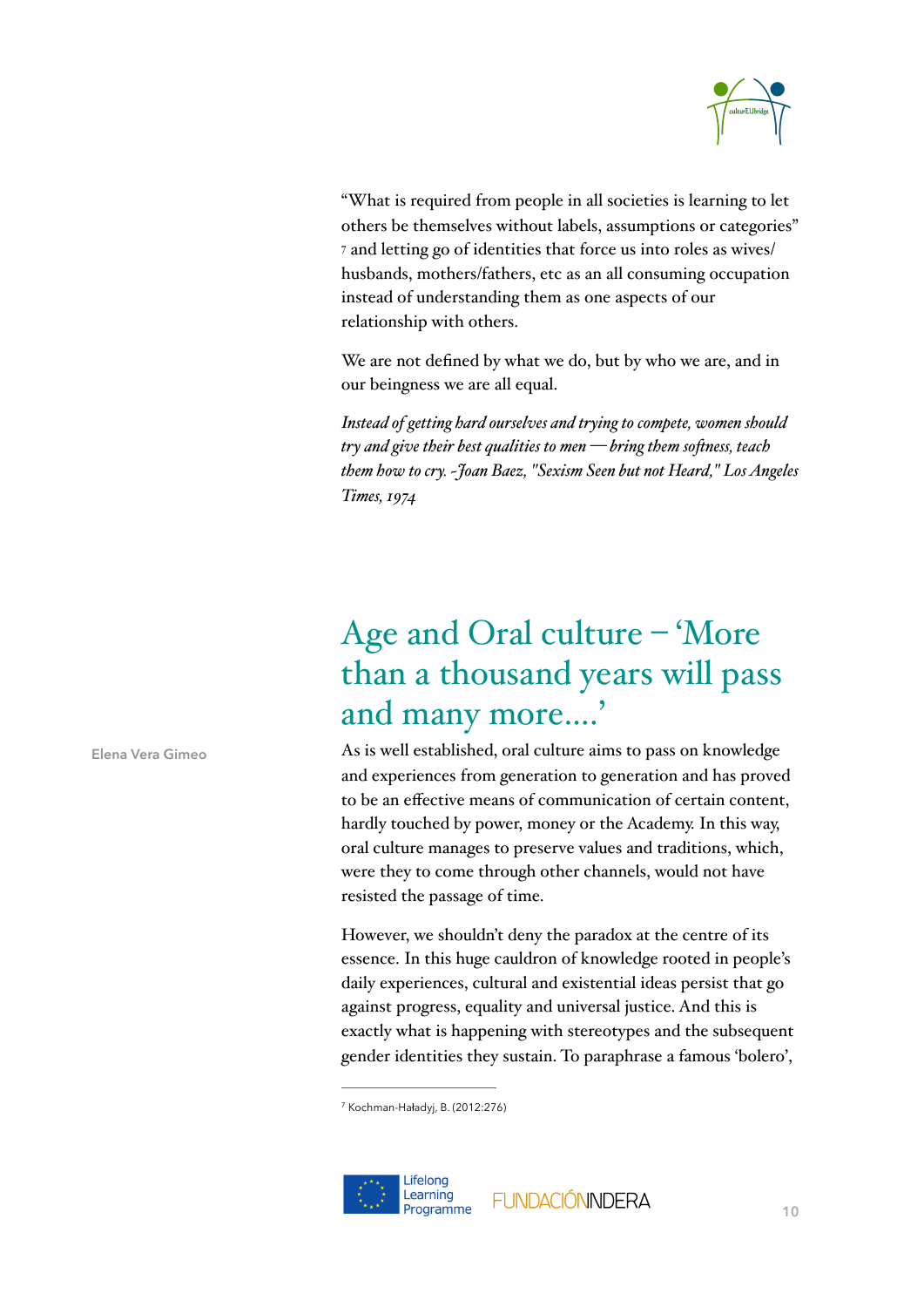

we could say that these very stereotypes have travelled to us from far, far back in time, through words and images and intend to stay alive in a future, which, let's hope does not last the thousand years that the song foretells.

Our folklore, defined by legends, proverbs, sayings or romances, is full of examples, which transmit and perpetuate a vision of woman as a fragile, dependent and vulnerable being. Our oral culture, rich in messages, which, since ancient times, tried to educate and entertain a poorly informed and varying crowd, attaches a completely different concept of age to women and men. In our 'refranero', the idea of ageing is considered a real disaster, which devalues and belittles women whilst seeing men grow in both wisdom and social recognition, a fact which repeatedly gives them both power and status within the community. So, as time marks and deteriorates the body, men seem to 'mature' and their experiences and knowledge replace the beauty and strength that their evervanishing youth washes away. But does the passage of time really make them more valuable and wise compared to women in the same situation? On the contrary, our tales and sayings are full of women who, as they age, lose all that society demands of them, a wonderful body and the innocence of their youth. In this way, that which is defined as experience in men is perceived as danger in women and it is often mocked or rejected.

Older women in oral culture are often depicted as evil stepmothers, witches or mothers in law (let's pause to recognise the complete lack of male counterparts at a certain age) who must be feared or escaped. An old Castilian saying 'a certain Adam, who didn't have a mother in law, is a good example.

Nowadays, sayings are much less effective in promoting values and fostering knowledge; however, advertising which floods our society has taken it upon itself to transmit and perpetuate highly stereotypical visuals when it comes to the ageing process in both women and men.



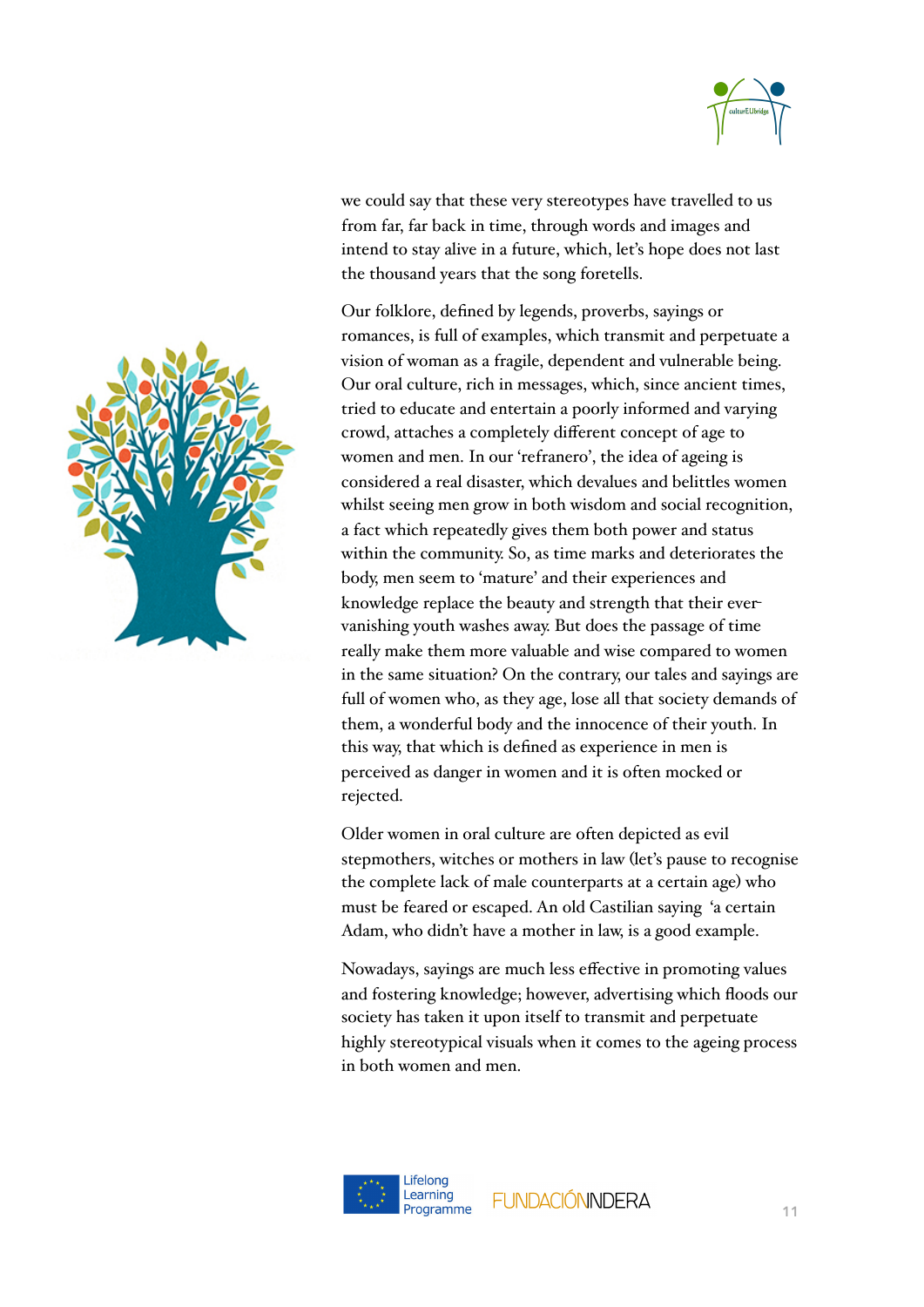

### A picture is worth a thousand words

I am going to focus on another very important aspect of current popular culture which has seen images displace in full the saying, proverb or phrase, It boils down to observing with a critical eye the role which images 'decorating' our daily lives exert, whilst simultaneously verifying and contrasting that which has been previously said via the anonymous word.

I am referring to that 'iconic universe' which strongly appeals to our feelings and not to our rational mind, which populates our public space or is hung up in our houses and which subliminally reinforces that which was said about both men and women in the olden days. Therefore, this has to be about analysing from a distance, generic representations of human beings and images of ageing engrained in popular culture.

Of course, I am not talking about the image in art, which can be interpreted in so many ways; neither am I talking about the ability to expertly deconstruct, analyse or offer new meanings to a given visual. I am actually talking about all those iconic representations made to transmit a unilateral, one-tracked message in a diverse and multicultural social context; or rather the production and distribution of images absorbed by cultural, political or economic powers and which allow immediate recognition and interpretation.

Given that contemporary society produces, consumes, digests and disperses millions of images per second without leaving any visible mark, I am going to focus on those images, which, in the public space, transmit a powerful message of 'social power', which is collectively recognised. Statues which adorn our parks and squares, advertising billboards or bus and metro adverts (none of them showing men or women of a certain age, of course) I am becoming, for all intents and purposes, an observer and I refer to my experience of being a woman well into her sixties who can hardly find any images with which I can identify in modern culture. The examples to which I refer cover a very short period of time, the first twenty days of this

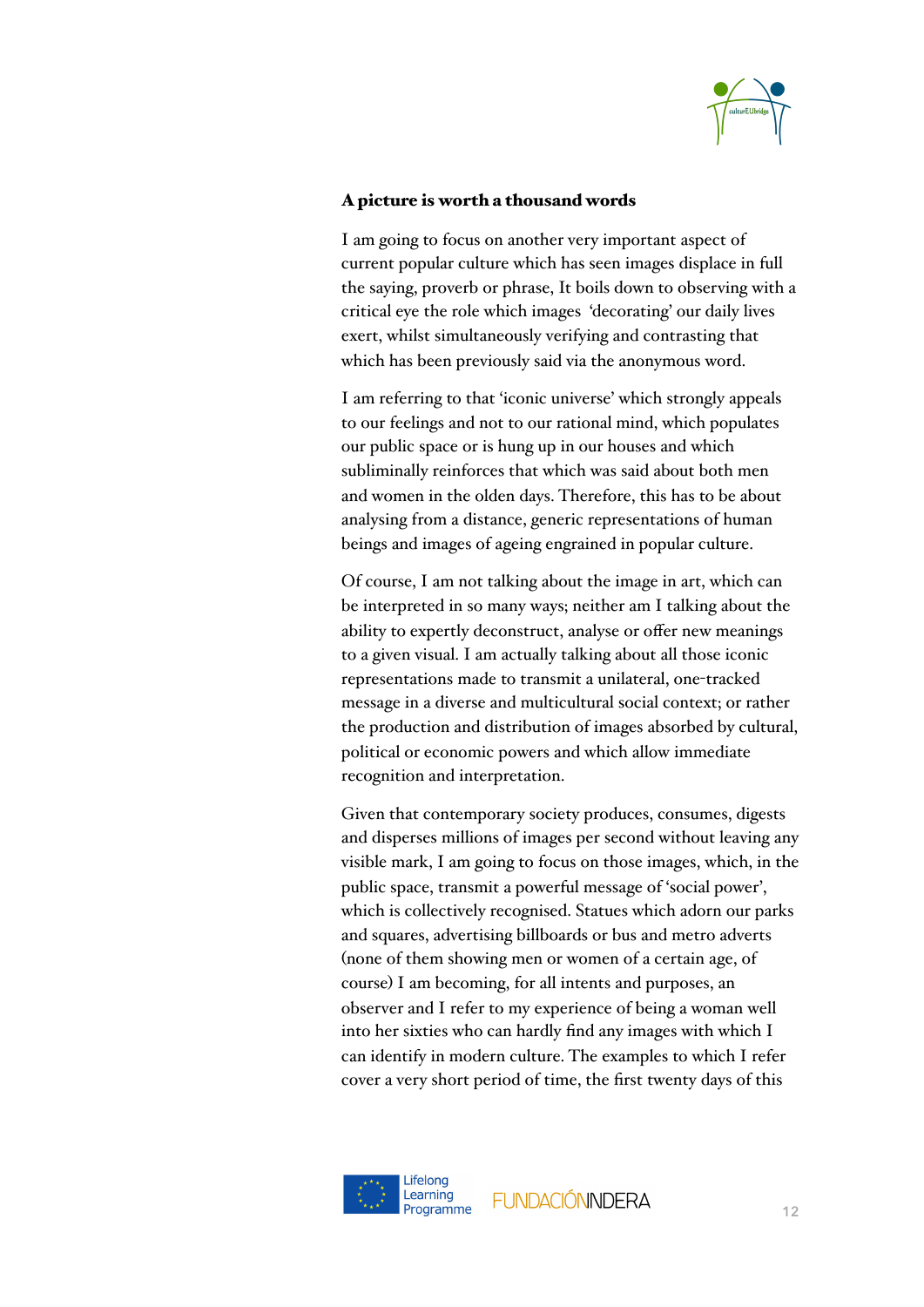

July and do not have much greater relevance than coming from my very own experience.

I am walking through streets and squares of the European city of Athens, the inventor of western democracy (from which women, slaves and children were excluded by the way). As tends to happen when we move in unknown spaces, the images, which populate it, acquire an added value when outside our daily routine. 'They speak' without words of events, values or public recognition and we hear and interpret strange places much more than a foreign language can convey.

I do not want to dwell on the exalting of the young male body which classical Greece defined (multiply reproduced to death in ceramics, t-shirts, post cards and a long list of riff raff for tourists which assault you every which way) I will just stick to talking about 'pro-hombres' defined according to the Royal Academy as an illustrious and respected individual of great importance within his class) which are ever present in central streets and squares. Aged men who were politicians, athletes, strategists, liberators, philosophers, writers represented and recognised publicly occupying a place in society for their contribution to the greater good. And what about women? How have they been represented? Who remembers Safo, Diotime or Aspasia of flesh and bone who contributed with their pen, their word and their intelligence to a civilisation who denied women access to participate in the Olympic games (so they would not see men's naked bodies) or the ability to interpret female roles of their famous tragedies?

Almost at the end of my journey, I stumbled upon a huge advertising billboard, on which an old lady, wrinkled and wearing black (a completely conventional representation of feminine old age) was putting a loaf of bread onto the stove. All these symbols were directly linked to a chain of bakeries claiming to have 'the best bread in Greece', the message being that they always do it with love, dedication and how it should be done.



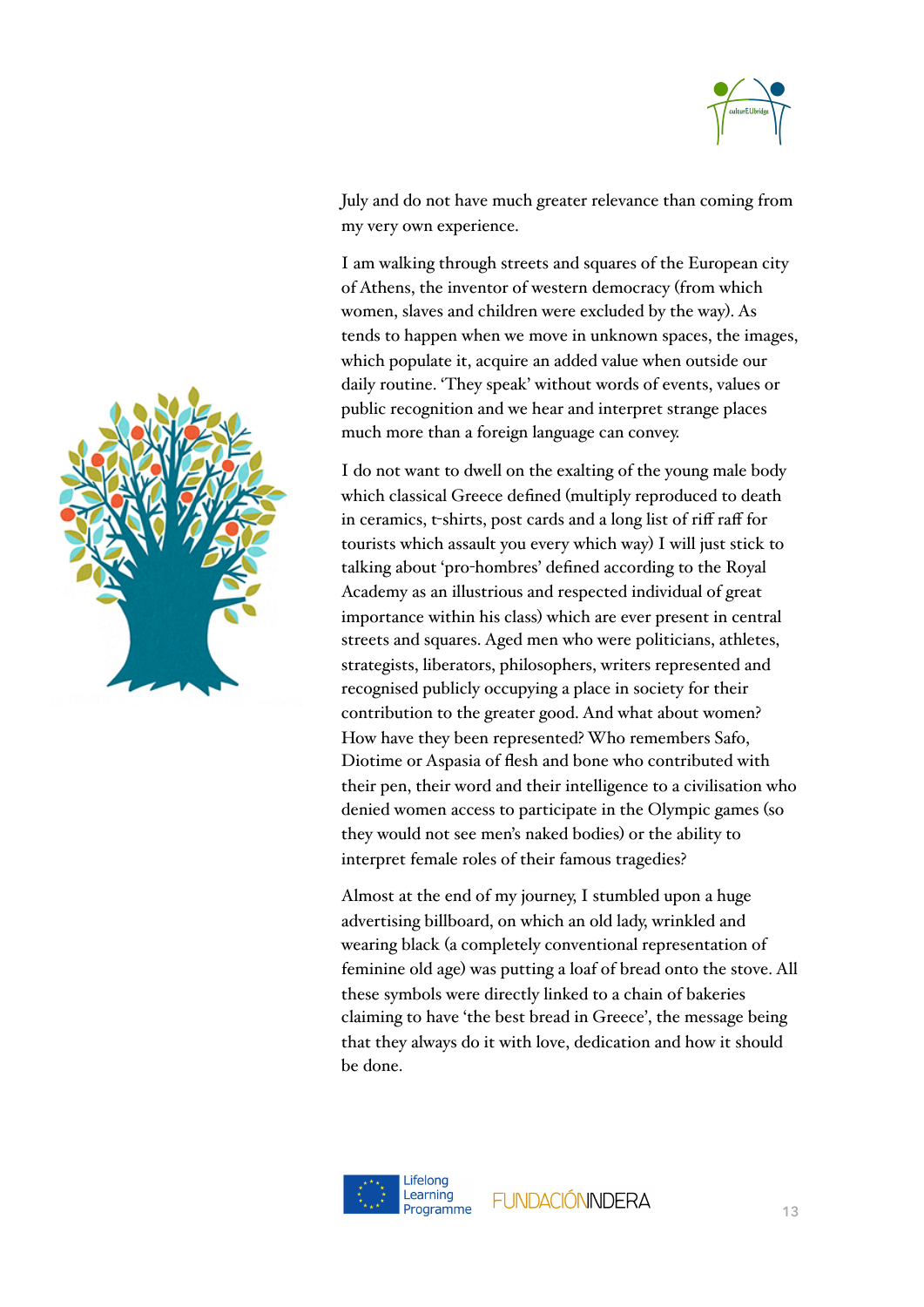

I return to my city and focus my attention on the public spaces with the greatest visibility and the most visitors, both local and foreign. The same statement; plaques, statues busts of important men (I try to imagine the term 'promujer' or important woman or another which may substitute the word 'homage' for another more neutral term) And yes, here we also have an overrepresentation of charming old ladies who counteract the witches, mothers in law and other evil women of the same age. You look at them and you feel that they ooze love for their families, that they are the carriers and purveyors of homely values that should never have been lost and are now branded, packaged and sold to those who hark back to a better time.

How can we ignore amongst others 'Grandmother's soup' from Knorr, the pizzas of Tarradellas house, made with such love by that granny who is always waiting for you to come home to the countryside or the recently baked cakes or the menus of 'Cazuela de la abuela.' And what about the frankness of "the seamstress grandmother' who, if any of our young people had any remaining doubts about what a grandmother should be, decorates its shops with a big doll more suited to a children's fairy tale than a modern business.

A change of heart: distracted, I flick through the Saturday fashion supplement in El Pais (12th of July). As always, the lack of diversity in gender representation, especially that relating to the third age, is evident. A central report in the supplement 'the verbs which count on the retrograde' (read the back/ behind) invite us to treat our intimate parts by putting them through intensive surgery for the modest price of a few thousand euros yet warning that it does come with a risk. You must combat the so-called enemy that is age and 'maintain, replace, eliminate or increase' according to what our bodies may need.

Check out the details! It is also possible and, of course, desirable, to rejuvenate our vagina.

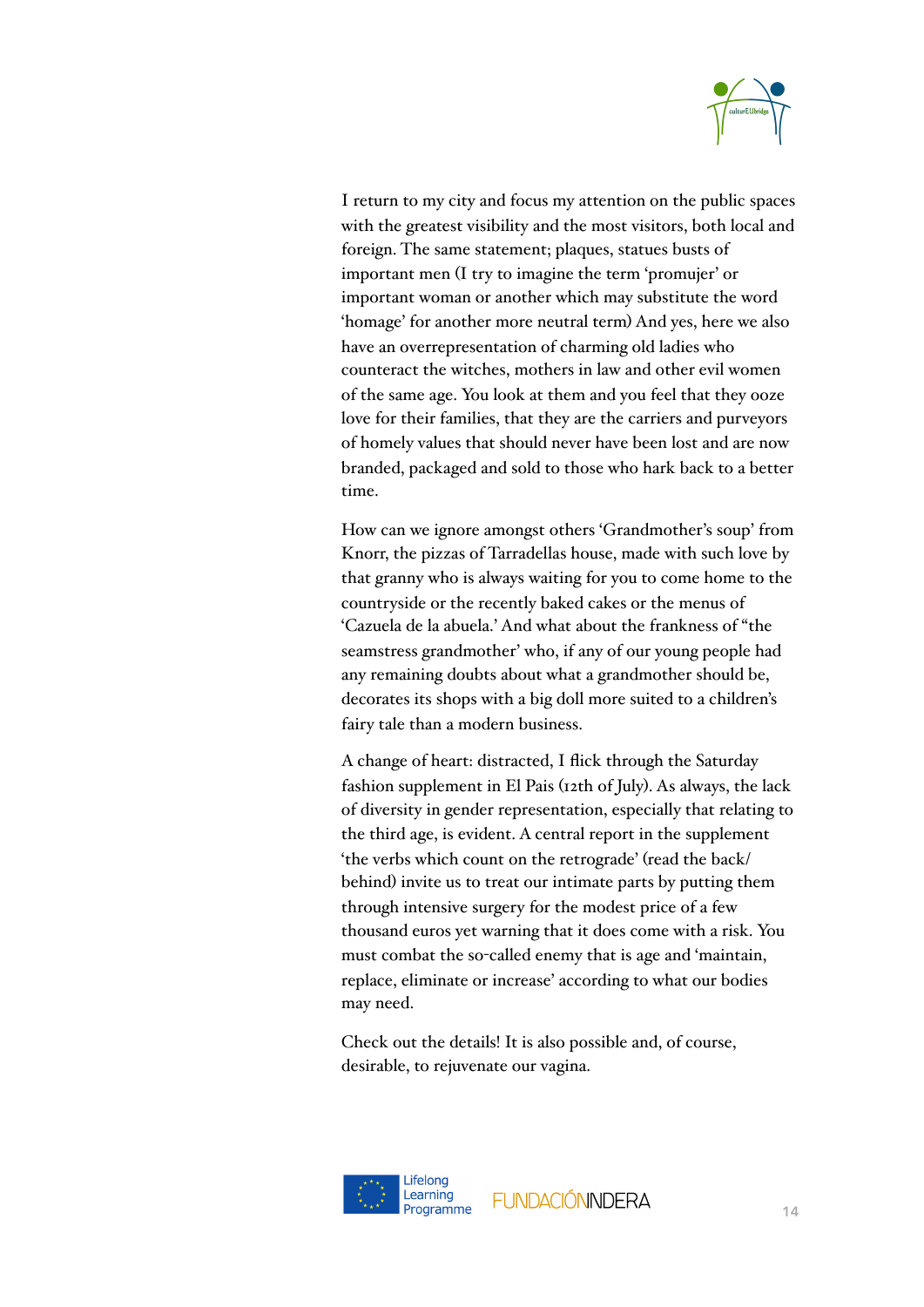

Finally, a title 'super heroines against sexualisation' gives me the hope of finding images which relate more to reality and in which we can recognise middle-aged women. One of the innovations is talking about the launch of a Barbie doll (at 83 years old and still a model, it has become a revolutionary doll, says the footnote), which except for its white hair has the same appearance as a woman 50 years younger. This denial of the passage of time is once again, pathetic. The message that these images convey to women is harrowing. As an important dermatologist takes it upon themselves to mention in an article of the same supplement ' it is very important to combat any sign of ageing' in women, of course.

About to succumb under the weight of age and the cruel design that time reserves only to women (it is a well known fact that ' with age, either you sink or swim') I find myself facing a comforting image of a 90 year old man calling out from a bus advert 'every day I am more handsome. I'm not joking' and ' oh marvellous' He has managed it without surgery and without costly beauty treatments, without collateral damage. Only by being consistent with his health and with Campofrio!

Irony aside and all things considered, I finish this article by proposing a critical awareness of all those manifestations of popular culture, be they oral or visual that, seemingly neutral, are a vehicle for the same generic stereotypes as usual. Coming back to the Refranero once again, let us know how to surprise and denounce 'old wine in new bottles'.

### Oral Culture and Health & Medicine

*"The story of the rise of the psychomedical experts – the doctors, the psychologists, and sundry related professionals- has ofen been told as an alegory of science versus superstition. " "The distinction between [8](#page-14-0)*

<span id="page-14-0"></span>Ehrenreich (1999:37) [8](#page-14-1)



<span id="page-14-1"></span>

**Rachel Andras**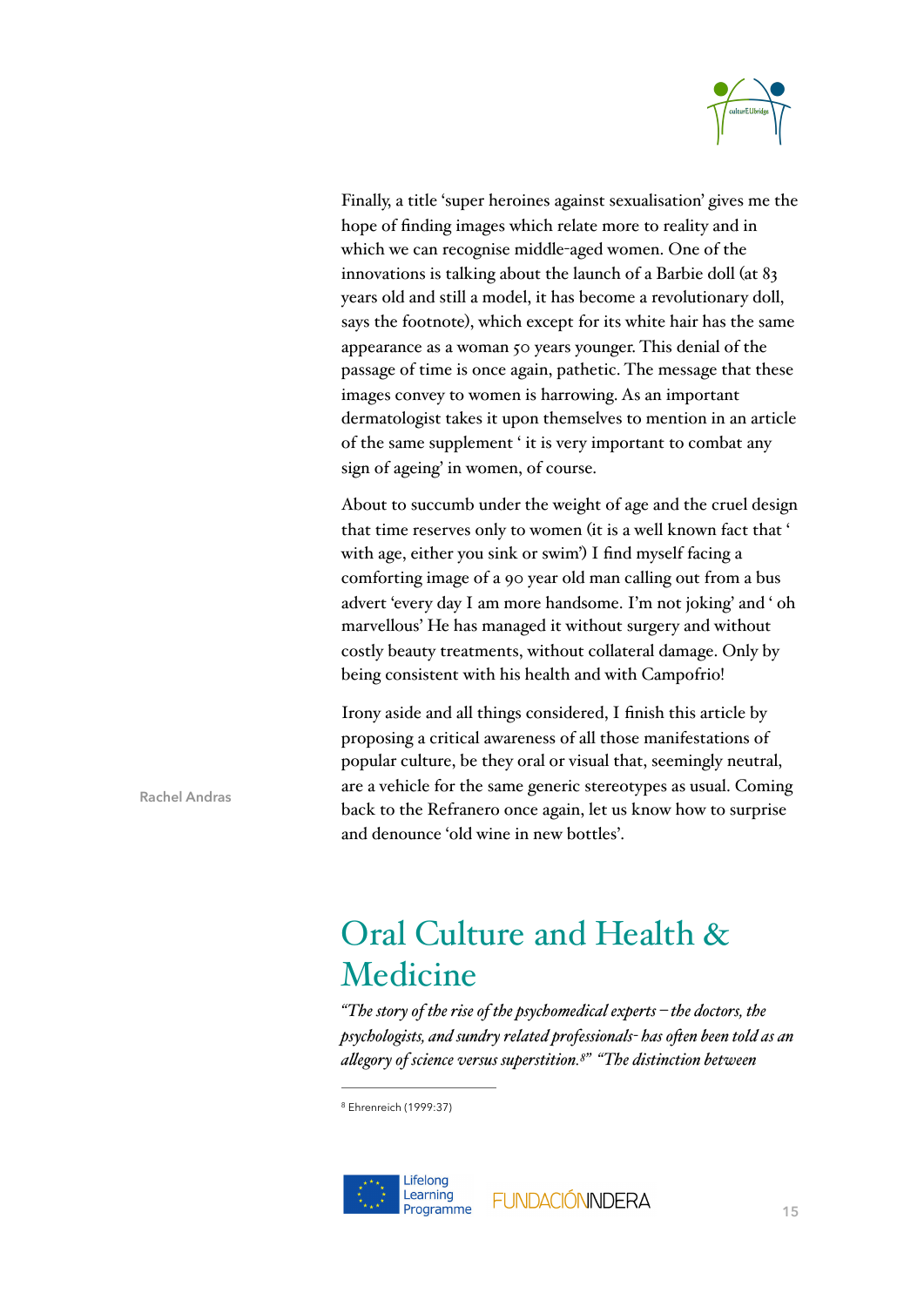

*"female" superstition and "male" medicine was made final by the very roles of the doctor and the witch at the trial. (…) He owed his new status not to medical or scientific achievements of his own, but to the Church and State he served so wel. (…) Witch hunts did not eliminate the lower-class woman healer, but they branded her forever as superstitious and possibly malevolent."[9](#page-15-0)*

<span id="page-15-1"></span>Before the emergence of what we call medicine, in Europe, and up to the fifteen and sixteen centuries, people's wellbeing was in the hands of lay healers. Healing is a very specific activity. It aims at allowing a body to return to its natural harmony by working on the root cause of what is wrong. Healing was a science on its own and was in hands of women.

They were not only able to find a cure for the physical body but they also had the capacity to read peoples' bodies, faces and hands, to know what was going on and what were the reasons that lead to the dis-ease. Since they could "read" people, they knew what was going on. There was no space for lies, truth was seen.

Hence, there can be no doubt that these women carried an incredible amount of knowledge and wisdom backed by what we can only imagine was an amazing way of living. It is not too farfetched to suspect that in a time where lay people did not write or were able to read written materials that oral communication was the only vehicle for lay people to talk to each other, that there should have been a steady flow of wisdom between healers and the people they treated.

If this is conceivable, there are a few questions begging for answers: where are the proverbs and everyday sayings reflecting these facts? Could it be that what the Inquisition did in relation to healing and healers was far bigger than killing these women they accused of witchcraft as instructed by The Malleus Maleficarum?

<span id="page-15-0"></span>Ehrenreich & English (1999:57) [9](#page-15-1)